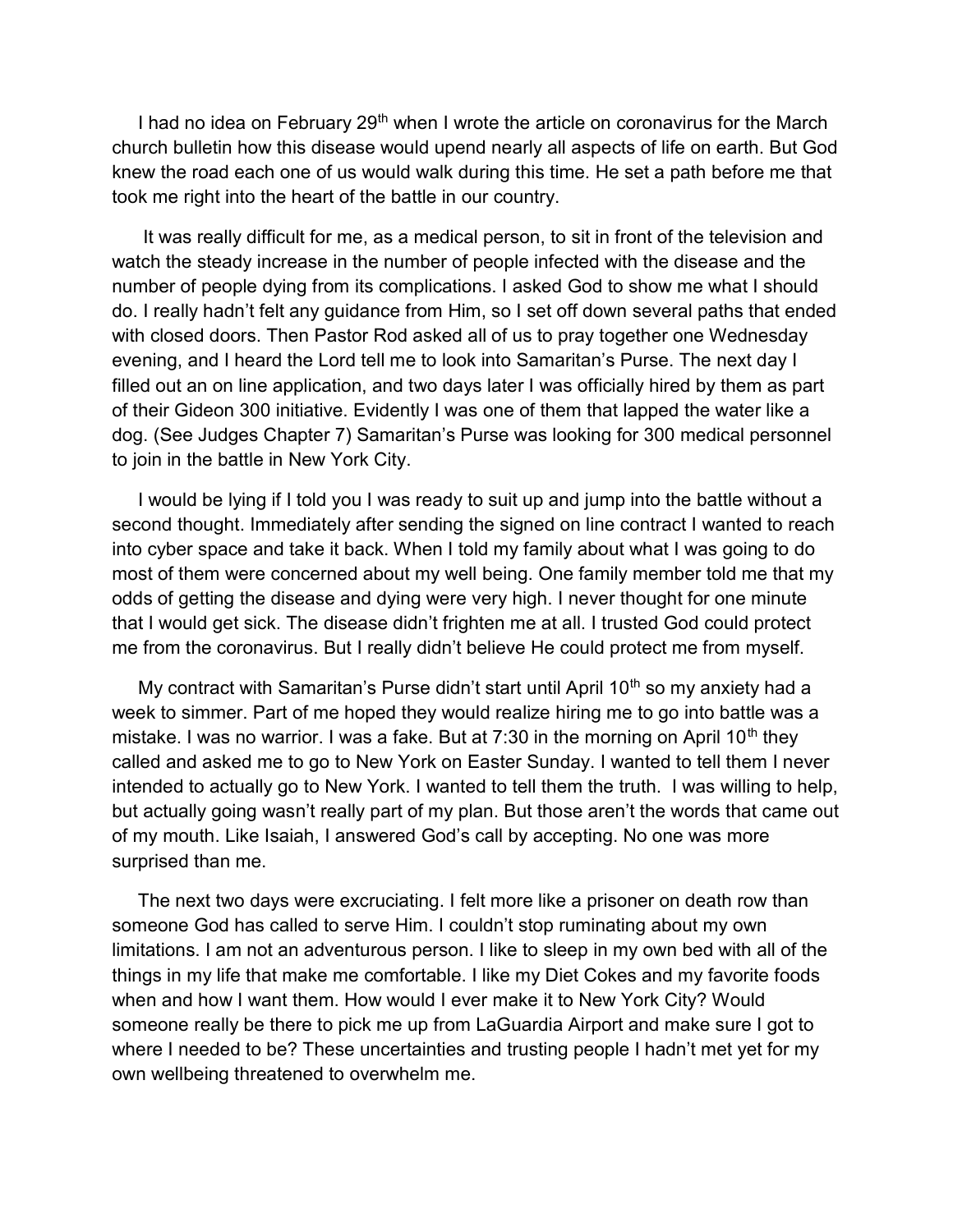But what was even worse was my insecurity in my ability to be able to care for these sick people. I haven't worked in a hospital setting in almost thirty years. (That is like 200 in dog years.) I didn't want to show up there and end up being more of a liability than an asset. I didn't want confirmation that I really was irrelevant. When I voiced my concerns to people they would tell me I was being foolish. Nursing was like riding a bike. I would be running the place pretty soon. (As if- I just wanted to survive, not lead the troops into battle.)

 So I'm sure most of you can see that I forgot who called me into this battle in the first place; the One who equips those whom He calls.

 And Jesus said to them, "Follow me, and I will make you become fishers of men." Mark 1:17

 And my God will supply every need of yours according to his riches in glory in Christ Jesus. Philippians 4:19

 But grace was given to each one of us according to the measure of Christ's gift. Ephesians 4:7

 Now may the God of peace…equip you with everything good that you may do his will, working in us that which is pleasing in his sight, through Jesus Christ, to whom be glory forever and ever. Hebrews 13:20-21

 Do your best to present yourself to God as one approved, a worker who has no need to be ashamed, rightly handling the word of truth. 2 Timothy 2:15

 For he whom God has sent utters the words of God, for he gives the Spirit without measure. John 3:34

 So you get the picture. God through His son and His Holy Spirit showed up in this really insecure but totally willing woman. And it was amazing. And I was truly blessed.

 In the nearly three weeks I was there I saw the Lord move through others and I knew He moved through me, though that was more difficult for me to see as I was busy doing the work that was set before me.

 For a couple of days I cared for a man who was a Muslim; his beliefs strong enough that he would only eat a diet specifically labeled halal, which is the dietary standard as prescribed in the Qur'an. He had been through a tough fight with the coronavirus, but by the time he came down to our unit in the lobby of Mount Sinai Hospital his condition was improving. He just needed a little time to be weaned off of oxygen and get some physical therapy to help increase his strength.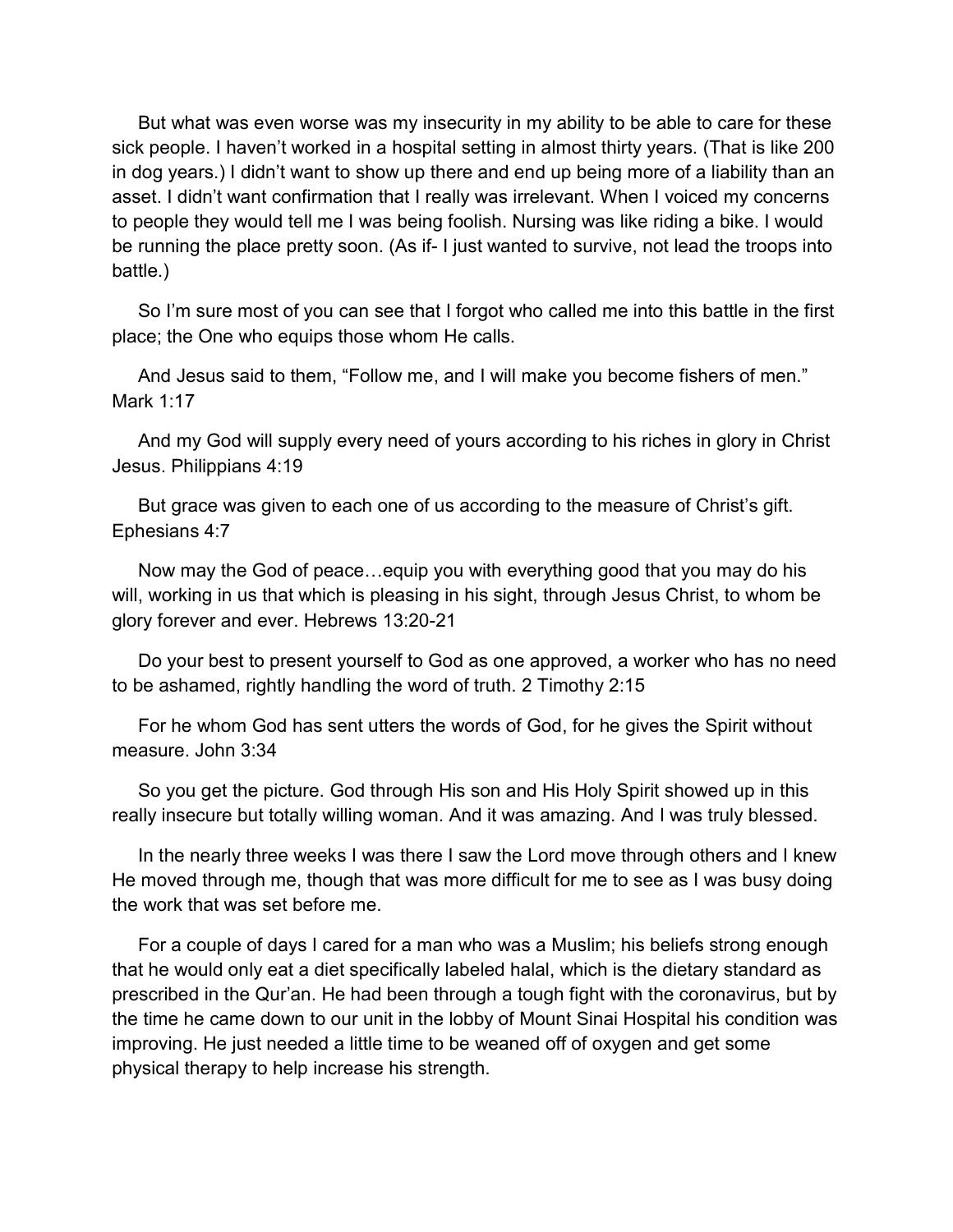He was very specific in how and when he wanted his bed made up, directing me with a pointed finger or a single word command, never saying please or thank you. I helped him in and out of bed, set up his tray at meal times, monitored his vital signs while slowly turning down his oxygen, encouraged him to sit up more and take a few steps. I tried to help him charge his phone with several different chargers, but his phone was dead, so I let him use mine. (We had our phones in the "Hot Zone," but we had to put them in zip lock bags.) I emptied his urinal and took him to the bathroom when he had to do "number two." (Number two is how most people tell their nurse they have to, well, you know.) And I had to clean him up after he did number two because he was too weak to clean himself. Then I had to pretty much lift him up off the toilet because he was too weak to get up on his feet from the toilet.

 For two days I never got a thank you for all the things I did for him, which was pretty unusual because almost everyone else thanked me nearly every time I entered their room. I didn't need him to thank me, but his way of ordering me to do things and his pointing at things unnerved me a little bit.

 On the day of his discharge I was helping him get ready and I heard him say, "Thank you for everything you did for me." I accepted his thanks and then moved on to completing more tasks. Then he said it again and he added something about how much he appreciated the kindness I showed him. He asked to use my phone and he called his wife. He spoke in a foreign language for a little bit before handing me the phone, telling me his wife was on the other end. I assumed she wanted me to tell her how to take care of him once he returned home, so I quickly introduced myself and rattled off the checklist of things she needed to know about life after COVID-19. When I was done this small voice said, "Thank you, but that's not why I wanted to talk to you. My husband wanted me to thank you. He said you made a big difference in his life." I was truly befuddled by her words.

 An hour later I was getting ready to wheel him out of our unit to meet the hospital staff person who would take him out of the hospital. He grabbed me by the hand and said, "I will never forget you." I shook my head, embarrassed by the earnestness of his words. "No, really. You need to know this. I will never forget you."

 I do know I was never rude to him and did everything he asked me to do down to the tiniest detail of how he wanted his sheets folded. But I also know that I wasn't especially loving or kind to him. Caring for him was challenging, like embracing a porcupine. I performed the tasks that were expected of me. He got adequate and competent care, but I believe that is all that I gave him. But now I realize that through me, somehow, Jesus gave this man so much more. I can't tell you what He did through me, or how He did it. It's good enough for me to know that He did. My patient wasn't